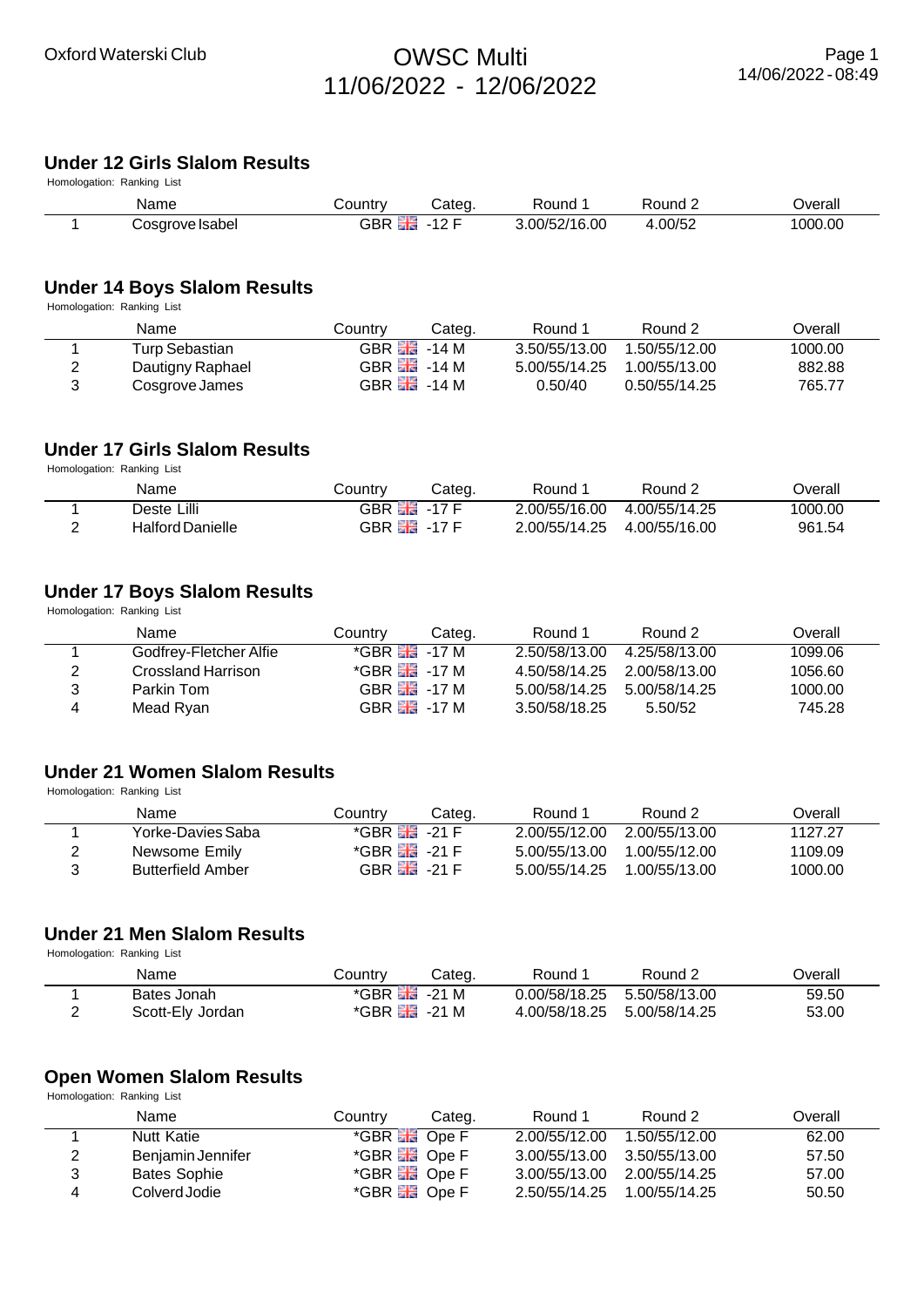#### **Open Men Slalom Results** Homologation: Ranking List

| Name                | Country | Categ. | Round 1                                                                                                                                      | Round 2       | Overall                                                    |
|---------------------|---------|--------|----------------------------------------------------------------------------------------------------------------------------------------------|---------------|------------------------------------------------------------|
| Heath Calum         |         |        | 3.00/58/10.75                                                                                                                                | 4.00/58/10.75 | 1882.35                                                    |
| Poole Thomas        |         |        |                                                                                                                                              |               | 1808.82                                                    |
| Sprake Kyron        |         |        |                                                                                                                                              |               | 1676.47                                                    |
| Dyson Harvey        |         |        | 3.00/58/12.00                                                                                                                                | 2.50/58/13.00 | 1500.00                                                    |
| Oliver William      |         |        | 2.00/58/12.00                                                                                                                                | 3.00/58/13.00 | 1470.59                                                    |
| <b>Bowden Peter</b> |         |        | 4.00/58/16.00                                                                                                                                | 3.50/46       | 1000.00                                                    |
|                     |         |        | *GBR <b>EH</b> Ope M<br>*GBR <b>He</b> Ope M<br>*NAM 2 Ope M<br>$*$ GBR $\frac{12}{100}$ Ope M<br>*GBR <b>He</b> Ope M<br>GBR <b>H</b> Ope M |               | 1.50/58/10.75 3.50/58/11.25<br>2.00/58/11.25 3.00/58/11.25 |

# **Over 45 Women Slalom Results**

Homologation: Ranking List

| Name              | Country                        | Cateɑ.  | Round 1                     | Round 2 | ⊃verall |
|-------------------|--------------------------------|---------|-----------------------------|---------|---------|
| Crowley Jenny     | $*$ GBR                        | , 45+ F | 2.00/52/14.25 5.00/52/16.00 |         | 44.00   |
| Ghalebeigi Phedra | $*$ GBR $\frac{12}{100}$ 45+ F |         | 4.00/37                     | 3.00/37 | 4.00    |

# **Over 45 Men Slalom Results**

Homologation: Ranking List

|    | Name                 | Country                        | Categ.                         | Round 1                     | Round 2       | Overall |
|----|----------------------|--------------------------------|--------------------------------|-----------------------------|---------------|---------|
|    | Cooke Paul           | $*$ GBR $\frac{12}{12}$ 45+ M  |                                | 4.00/55/11.25 3.00/55/11.25 |               | 1910.45 |
|    | <b>Nutt David</b>    | $*$ GBR $\frac{12}{100}$ 45+ M |                                | 3.00/55/11.25               | 4.00/55/12.00 | 1880.60 |
| 3  | <b>Smith Steve</b>   | $*$ GBR $\frac{12}{100}$ 45+ M |                                | 2.50/55/13.00               | 1.50/55/12.00 | 1656.72 |
| 4  | Kiernander Christian | $*$ GBR $\frac{12}{100}$ 45+ M |                                | 4.00/55/18.25 3.50/55/18.25 |               | 1014.93 |
| -5 | Wrennall Andy        |                                | GBR $\frac{81.4}{10.45}$ 45+ M | 0.50/55/18.25 3.50/55/18.25 |               | 1000.00 |

### **Over 55 Women Slalom Results**

Homologation: Ranking List

| Name                  | ⊃ountr∨     | ;ateα     | Round              | ₹ound         | ס∨erall |
|-----------------------|-------------|-----------|--------------------|---------------|---------|
| .<br>Winter<br>Hılary | *GRR<br>3 R | 551<br>ັບ | 13.00<br>.50/52/13 | 2.00/52/12.00 | 56.00   |

# **Over 55 Men Slalom Results**

Homologation: Ranking List

|   | Name                   | Country | Categ.                         | Round 1       | Round 2       | Overall |
|---|------------------------|---------|--------------------------------|---------------|---------------|---------|
|   | Scott-Ely Stuart       |         | $*$ GBR $\frac{12}{200}$ 55+ M | 1.00/55/11.25 | 1.50/55/11.25 | 1732.39 |
| 2 | Peckett Timothy        |         | $*$ GBR $\frac{12}{212}$ 55+ M | 3.50/55/12.00 | 2.00/55/12.00 | 1619.72 |
| 3 | <b>Bradley Anthony</b> |         | $*$ GBR $\frac{12}{100}$ 55+ M | 4.50/40       | 3.50/55/13.00 | 1450.70 |
| 4 | <b>Colverd Peter</b>   |         | $*$ GBR $\frac{12}{100}$ 55+ M | 3.00/55/14.25 | 3.00/55/13.00 | 1436.62 |
| 5 | Stephenson Jeremy      |         | $*$ GBR $\frac{12}{24}$ 55+ M  | 5.00/40       | 5.00/55/14.25 | 1323.94 |
| 6 | Wooldridge Simon       |         | GBR $\frac{12}{10}$ 55+ M      | 5.50/55/18.25 | 2.50/55/18.25 | 1000.00 |
|   | <b>Beard Mark</b>      |         | GBR $\frac{12}{12}$ 55+ M      | 5.00/40       | 4.00/55/18.25 | 957.75  |
| 8 | <b>Rowlands Rodney</b> |         | GBR $\frac{12}{100}$ 55+ M     | 4.50/49       | 3.50/49       | 633.80  |

#### **Over 65 Men Slalom Results** Homologation: Ranking List

| .                    |                      |            |              |              |         |
|----------------------|----------------------|------------|--------------|--------------|---------|
| Name                 | ountr∨ب              | Cateɑ.     | ₹ound        | Round $\sim$ | Overall |
| <b>Winter Martin</b> | *GBR<br><b>24 AV</b> | $65+$<br>M | .00/52/16.00 | 3.00/52      | 40.00   |

#### **Under 12 Girls Tricks Results** Homologation: Ranking List

| rioniologation: rtailiting Elot |                       |                      |       |         |         |
|---------------------------------|-----------------------|----------------------|-------|---------|---------|
| Name                            | こountry               | Cated                | ound: | रound 2 | Jverall |
| Cosgrove Isabel                 | GBR<br><b>Part of</b> | $\sqrt{2}$<br>$\sim$ | 750   | 1290    | 1000.00 |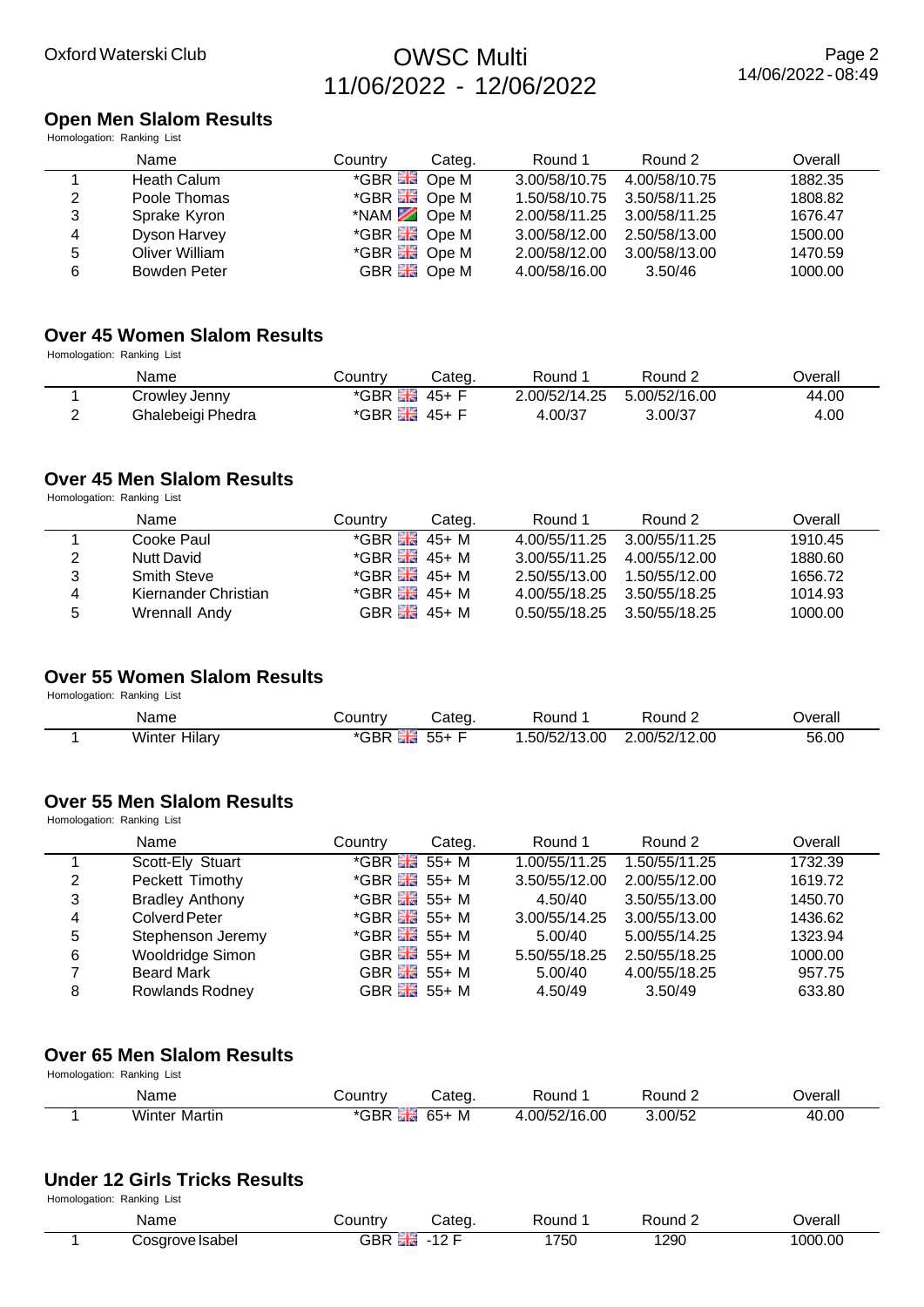#### **Under 14 Boys Tricks Results**  $Homoloation: Ranking List$

|   | HUITIUIUU AIUTTI. KAITKIITU LISL |         |                            |         |         |         |
|---|----------------------------------|---------|----------------------------|---------|---------|---------|
|   | Name                             | Countrv | Cateɑ.                     | Round 1 | Round 2 | Overall |
|   | Dautigny Raphael                 |         | GBR $\frac{12}{100}$ -14 M | 2750    | 1640    | 1000.00 |
| 2 | Turp Sebastian                   |         | GBR $\frac{12}{10}$ -14 M  | 2390    | 2380    | 869.09  |
| 2 | Cosgrove James                   |         | GBR $\frac{12}{10}$ -14 M  | 820     | 1080    | 392.73  |

### **Under 17 Girls Tricks Results**

Homologation: Ranking List

| Name                    | こountry       | Categ. | Round | रound | Jverall |
|-------------------------|---------------|--------|-------|-------|---------|
| <b>Halford Danielle</b> | GBR <b>Ha</b> | .17 F  | 2400  | 2340  | 1000.00 |
| Deste Lilli             | GBR           | -17 F  | 1550  | 990   | 645.83  |

#### **Under 17 Boys Tricks Results**

Homologation: Ranking List

| Name               | Countrv | Cateɑ.                          | Round 1 | Round 2 | つverall |
|--------------------|---------|---------------------------------|---------|---------|---------|
| Parkin Tom         |         | GBR $\frac{84}{100}$ -17 M      | 1550    | 4300    | 1000.00 |
| Crossland Harrison |         | $*$ GBR $\frac{125}{100}$ -17 M | 3740    | 3440    | 869.77  |
| Mead Ryan          |         | GBR $\frac{12}{100}$ -17 M      | 660     | 660     | 153.49  |

### **Under 21 Women Tricks Results**

Homologation: Ranking List

| Name                                               | ountr∨ٽ<br>$\sim$ | Cated | Round | Round                        | Jverall |
|----------------------------------------------------|-------------------|-------|-------|------------------------------|---------|
| <b>Butterfield</b><br><b>\mber</b><br>$\mathbf{U}$ | ---<br>∩nn<br>Dľ  | ີ     | 2560  | $\sim$ $\sim$ $\sim$<br>257V | 1000.00 |

#### **Open Women Tricks Results**

Homologation: Ranking List

| Name          | ountrٽ   | ateo | ⊀ound | Round                  | ∪eral<br>___ |
|---------------|----------|------|-------|------------------------|--------------|
| Nutt<br>vatie | ___<br>- | )ne  | 3720  | 3570<br>ט ו ט<br>_____ | 3720.00      |

#### **Open Men Tricks Results**

Homologation: Ranking List

| Name            | ountr∨ب    | Cateq. | Round | Round | ⊃verall |
|-----------------|------------|--------|-------|-------|---------|
| Peter<br>Bowden | GBR<br>417 | Ope M  | 110   | 810   | 1000.00 |

# **Over 45 Women Tricks Results**

Homologation: Ranking List

| Name                 | <b>⊜ountr</b> ∨                   | شateα.   | Round | Round 2 | ∪erall  |
|----------------------|-----------------------------------|----------|-------|---------|---------|
| Phedra<br>Ghalebeigi | --<br><b>GBR</b><br><b>ALL OF</b> | -<br>45+ | 1060  | 1200    | 1200.00 |

## **Over 45 Men Tricks Results**

Homologation: Ranking List

| Name             | ∶ountr∖<br>l M           | Cateq      | ound: | ound? | Jverall |
|------------------|--------------------------|------------|-------|-------|---------|
| Wrennall<br>Andv | ---<br>חחי<br>不尽<br>.75F | . M<br>-45 | 790   | 780   | 1000.00 |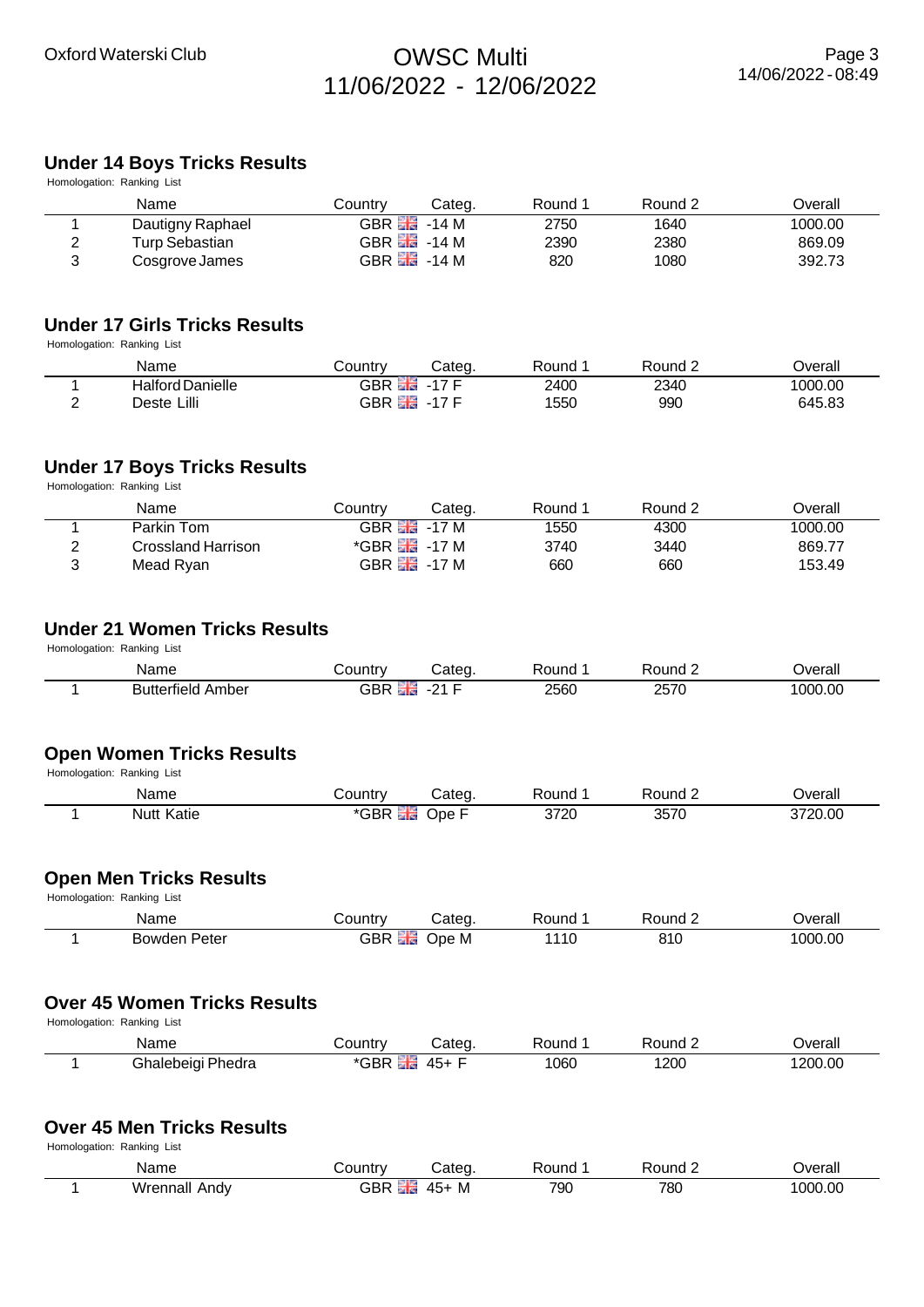# **Over 55 Men Tricks Results**

Homologation: Ranking List

|   | Name              | Countrv | Cateɑ.                    | Round 1 | Round 2 | ⊃verall |
|---|-------------------|---------|---------------------------|---------|---------|---------|
|   | <b>Beard Mark</b> |         | GBR $\frac{12}{18}$ 55+ M | 1090    | 1240    | 1000.00 |
| ⌒ | Wooldridge Simon  |         | GBR $\frac{12}{16}$ 55+ M | 790     | 910     | 733.87  |
| າ | Rowlands Rodney   |         | GBR $\frac{12}{10}$ 55+ M | 400     | 410     | 330.65  |

## **Under 12 Girls Jump Results**

Homologation: Ranking List

| Name            | Country    | Categ.                    | Round | Round $\sim$ | <b>Dverall</b> |
|-----------------|------------|---------------------------|-------|--------------|----------------|
| Cosarove Isabel | <b>GBR</b> | $\Lambda$ $\cap$ $\Gamma$ | 13.7m | 12.2m        | 1000.00        |

### **Under 14 Boys Jump Results**

Homologation: Ranking List

|   | Name             | Country | Categ.                       | Round 1 | Round 2 | Overall |
|---|------------------|---------|------------------------------|---------|---------|---------|
|   | Turp Sebastian   |         | GBR $\frac{84}{100}$ -14 M   | 25.5m   | 21.8m   | 1000.00 |
| 2 | Dautigny Raphael |         | GBR $\frac{812}{100}$ - 14 M | 14.1m   | 14.0m   | 264.52  |
|   | Cosgrove James   |         | GBR $\frac{812}{100}$ - 14 M | 13.9m   | 13.8m   | 251.61  |

#### **Under 17 Girls Jump Results**

Homologation: Ranking List

|   | Name             | こountry          | Categ.  | Round | Round $\epsilon$ | ⊃verall |
|---|------------------|------------------|---------|-------|------------------|---------|
|   | Deste Lilli      | <b>GBR HE</b>    | $-17$ F | 25.1m | 25.1m            | 1000.00 |
| - | Halford Danielle | GBR <del>品</del> | $-17F$  | 19.9m | 20.6m            | 751.38  |

### **Under 17 Boys Jump Results**

Homologation: Ranking List

|          | Name       | Country       | Categ.                     | Round | Round 2 | Dverall |
|----------|------------|---------------|----------------------------|-------|---------|---------|
|          | Parkin Tom | GBR <b>Ha</b> | -17 M                      | 47.8m | 46.6m   | 1000.00 |
| <u>_</u> | Mead Ryan  |               | GBR $\frac{12}{100}$ -17 M | 0.00m |         |         |

#### **Under 21 Women Jump Results**

Homologation: Ranking List

| Name                                  | הווחות.<br>าเ<br>. |     | `ouno∶   | יחו וחי           | )vera<br>Uldi   |
|---------------------------------------|--------------------|-----|----------|-------------------|-----------------|
| $  -$<br>.<br>าpeı<br>101<br>nı.<br>. | ּי<br>.            | . . | 17<br>1m | $\sim$<br>$\cdot$ | i nnr<br>$\sim$ |

#### **Open Men Jump Results**

Homologation: Ranking List

| Name            | ∟ountr∨            | Cated    | ⊀ound               | <b>Round</b> | Jverall |
|-----------------|--------------------|----------|---------------------|--------------|---------|
| Peter<br>Bowden | GBR<br><b>24 A</b> | )ne<br>M | 26.7<br>7m<br>_____ | າຂ<br>28.2m  | 1000.00 |

#### **Over 45 Men Jump Results**

Homologation: Ranking List

| Name                 | ∟ountr∨ت            | ;ateα           | ⊀ound | 'ound | <b>T</b> |
|----------------------|---------------------|-----------------|-------|-------|----------|
| <b>Wrennall Andy</b> | GBR<br><b>24 AV</b> | M<br>$-$<br>45- | ).00m | .2.5m | 000.00   |

#### **Over 55 Men Jump Results**

Homologation: Ranking List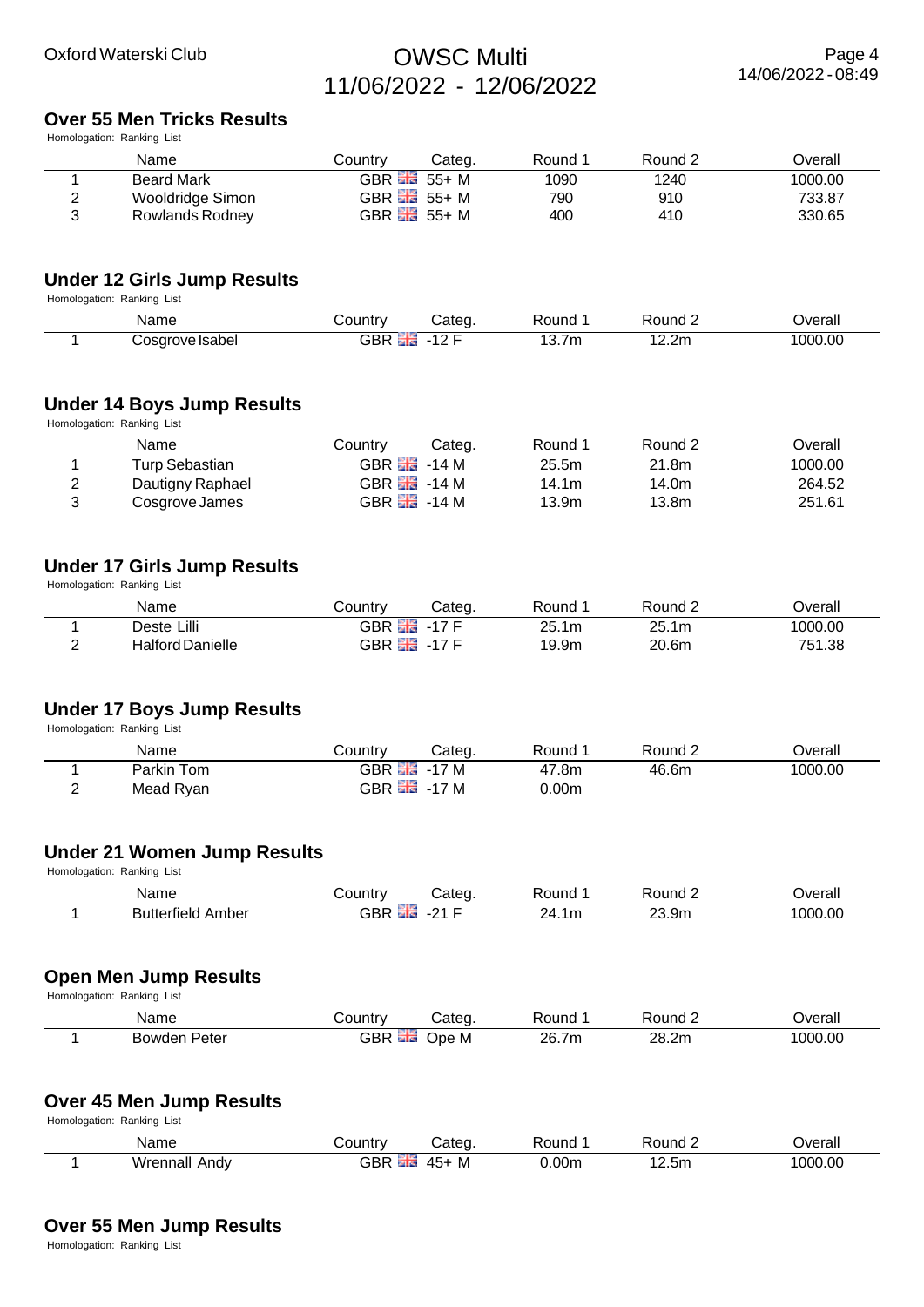Page 5 14/06/2022 - 08:49

|   | Name                   | Countrv | Cateɑ.                     | Round 1 | Round 2 | Overall |
|---|------------------------|---------|----------------------------|---------|---------|---------|
|   | <b>Beard Mark</b>      |         | GBR $\frac{12}{200}$ 55+ M | 25.4m   | 28.7m   | 1000.00 |
| ◠ | <b>Rowlands Rodney</b> |         | GBR $\frac{12}{10}$ 55+ M  | 14.8m   | 15.1m   | 272.73  |
| 2 | Wooldridge Simon       |         | GBR $\frac{12}{10}$ 55+ M  | 10.6m   | 11.3m   | 69.52   |

# **Under 12 Girls Overall Results**

| Name            | ∶ountrv | ;ateɑ  | ialomد | ricks   | Jump    | )verall |
|-----------------|---------|--------|--------|---------|---------|---------|
| `osarove Isabeï | GBR     | $\sim$ | 000.00 | 1000.00 | 1000.00 | 3000.00 |

# **Under 14 Boys Overall Results**

| Name             | Countrv | Categ.                      | Slalom  | Tricks  | Jump    | ⊃verall |
|------------------|---------|-----------------------------|---------|---------|---------|---------|
| Turp Sebastian   |         | GBR $\frac{12}{100}$ -14 M  | 1000.00 | 869.09  | 1000.00 | 2869.09 |
| Dautigny Raphael |         | GBR $\frac{12}{100}$ - 14 M | 882.88  | 1000.00 | 264.52  | 2147.40 |
| Cosgrove James   |         | GBR $\frac{12}{100}$ - 14 M | 765.77  | 392.73  | 251.61  | 1410.11 |

## **Under 17 Girls Overall Results**

| Name                    | Country | Categ        | Slalom  | $\mathsf{r}_\mathsf{rickS}$ | Jump    | Jverall |
|-------------------------|---------|--------------|---------|-----------------------------|---------|---------|
| <b>Halford Danielle</b> | GBR     | 等層<br>$-17F$ | 961.54  | 1000.00                     | 751.38  | 2712.92 |
| Deste Lilli             | GBR     | 開開<br>$-17F$ | 1000.00 | 645.83                      | 1000.00 | 2645.83 |

# **Under 17 Boys Overall Results**

| Name              | ∟ountr∨ | ;ateq                                      | Slalom  | ricks   | Jump    | Jverall |
|-------------------|---------|--------------------------------------------|---------|---------|---------|---------|
| –<br>om<br>Parkın | GBR     | --<br>$\overline{\phantom{a}}$<br><b>M</b> | 1000.00 | 1000.00 | 1000.00 | 3000.00 |

## **Under 21 Women Overall Results**

| Name                 | شountr∨          | Cateα   | Slalom | -<br><b>Ticks</b> | Jump    | <b>T</b> |
|----------------------|------------------|---------|--------|-------------------|---------|----------|
| Amber<br>Butterfield | $\sim$ pr<br>JBM | --<br>ົ | 000.00 | 1000.00           | 1000.00 | 3000.00  |

# **Open Men Overall Results**

| Name         | ountryٽ         | Cated | Slalom  | $\mathsf{r}_{\mathsf{ricks}}$ | Jump    | <b>Dverall</b> |
|--------------|-----------------|-------|---------|-------------------------------|---------|----------------|
| Bowden Peter | --<br>GBR<br>黃芪 | Ope M | 1000.00 | 1000.00                       | 1000.00 | 3000.00        |

### **Over 45 Men Overall Results**

| Name             | こountrv    | ∵ateq                    | $\sim$<br>3lalom | - -<br><b>ricks</b> | Jump    | Overall |
|------------------|------------|--------------------------|------------------|---------------------|---------|---------|
| Wrennall<br>Andv | opp<br>JBR | ---<br><b>IVI</b><br>454 | 1000.00          | 1000.00             | 1000.00 | 3000.00 |

# **Over 55 Men Overall Results**

| Name              | こountrv          | Categ. | Slalom  | $r$ ricks | Jump    | ⊃verall |
|-------------------|------------------|--------|---------|-----------|---------|---------|
| <b>Beard Mark</b> | 을<br>GBR         | $55+M$ | 957.75  | 1000.00   | 1000.00 | 2957.75 |
| Wooldridge Simon  | 쯹종<br><b>GBR</b> | 55+ M  | 1000.00 | 733.87    | 69.52   | 1803.39 |